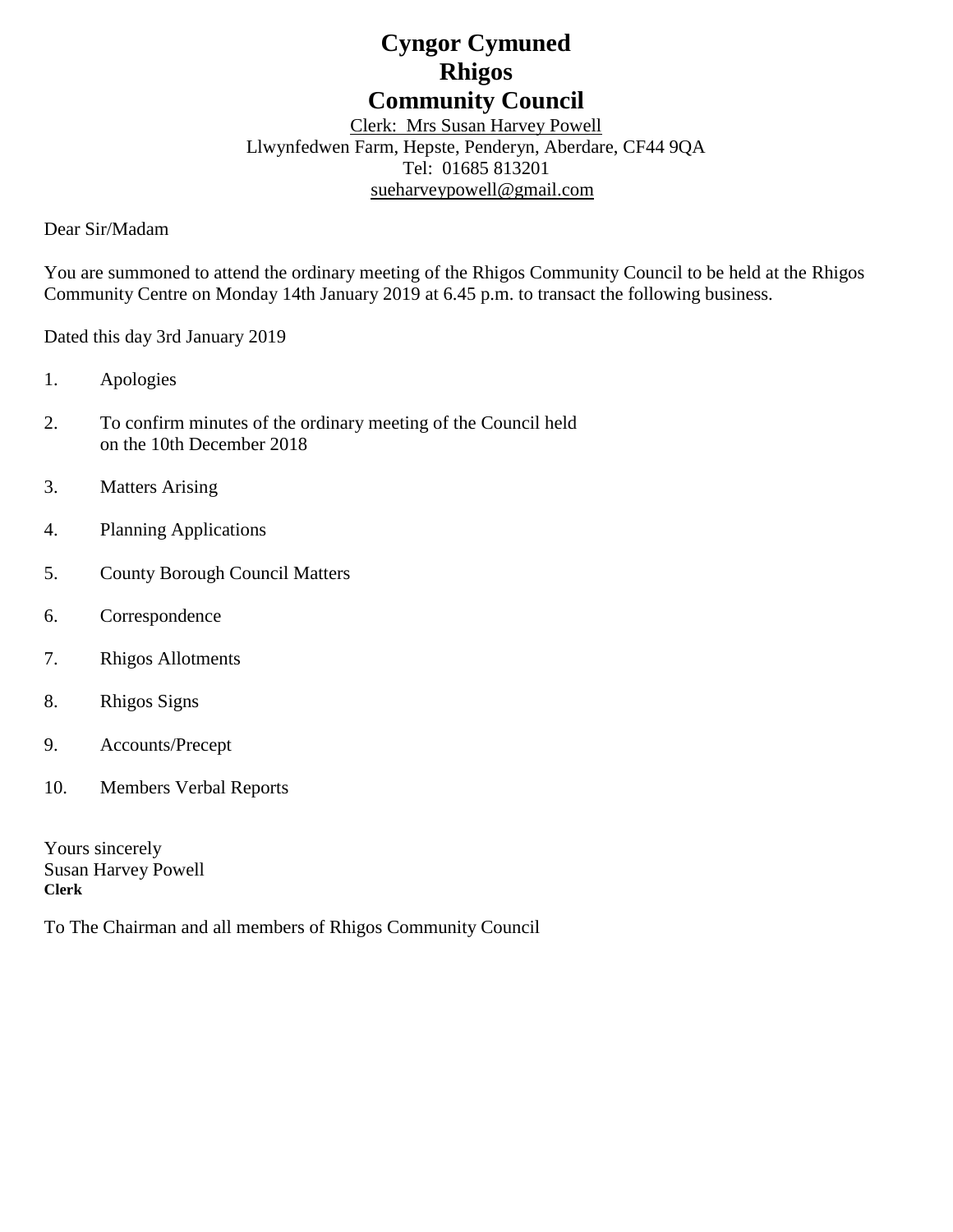# **Rhigos Community Council**

Minutes of the ordinary meeting of Rhigos Community Council held at Rhigos Community Centre on Monday 10th December 2018 at 6.45 p.m.

Present: Cllrs. P Oliver, H Wagner, G Thomas, M Pope, L Leach M Smith, M Evans, S Maull M Heames (Selar), Debbie Moore, Jill Davies Clwb Gwaith

Apologies: Cllr. O Morgan, C Hopes

# **2018/119 Minutes**

It was resolved to confirm Minutes of the Ordinary Meeting of the Council held on 10th December 2018

### **2018/120 Declaration of Interest**

2018/121 (b) Cllr. Evans and Wagner declared an interest and left the meeting as they are on the P.T.A..

## **2018/121 Matters Arising**

- a. Bike Track Cwm Hwnt Mr M Heames attended the meeting to give an update on the bike track. Honda has now pulled out of the project but Triumph are interested. They are based in Ystradgynlais. The planning application will now have to be resubmitted. Mr Heames reported that the company have done a lot of work with the Bridleways Association. The new application will be the same as the old one i.e. 28 days without needing planning.
- b. P.T.A. letter the balance sheet was presented after discussion it was agreed to donate £500.00 towards their target of £600.00 under Section 137 of the Local Government Act 1972. Cllr. Evans and Wagner then rejoined the meeting.
- c. Clwb Gwaith Debbie Moore and Jill Davies attended the meeting on behalf of Clwb Gwaith. Clwb Gwaith have now replaced Communities First and is available to the whole of the Cynon Valley. They will be organising community engagement activities to help people over the age of 25 get back into employment. They need to raise awareness and can arrange an open day. They are happy to come to the playgroup in the school, Mrs Powell will ask the playleaders.
- d. Heating in Community Centre only 1 quote has been received.

### **2018/122 Planning**

It was resolved to note:

No planning received

### **2018/123 County Borough Council Matters**

It was resolved that the following complaints be passed on to Councillor G Thomas for his attention.

a. The ditch near Hirwaun roundabout has been cleaned but the rubbish has been left there. The pipe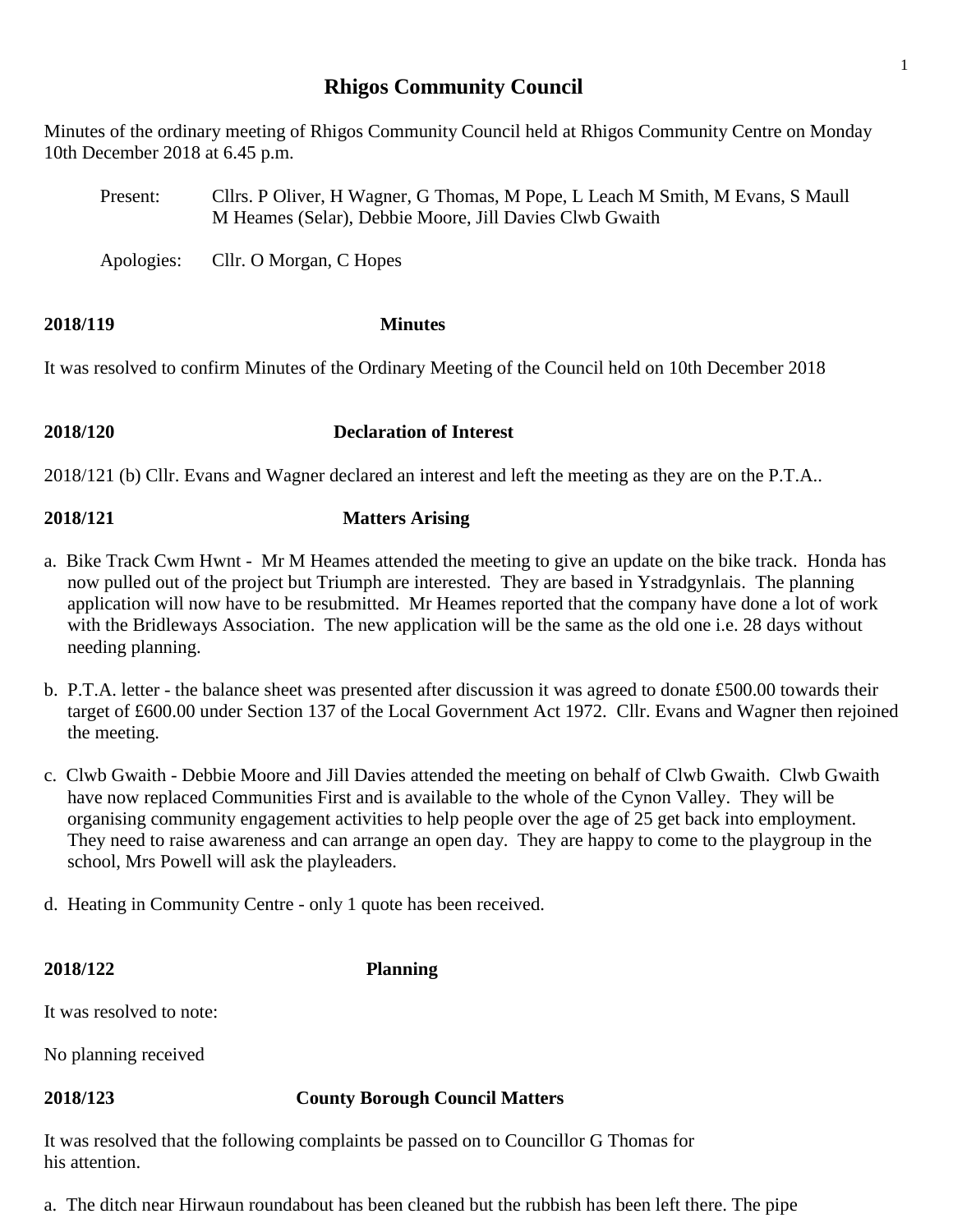on the other side needs cleaning. The road sign is also still there.

- b. The drains outside the school and on the parish road are still blocked.
- c. There is a pothole near Clydfan bungalow on the main road.
- d. There is no street light by the bus stop outside Walters and the one further down, people cannot be seen there. Cllr. Thomas reported that additional street lighting is highly unlikely due to budget cuts.
- e. A Geotechnical engineer is to check the rock face wall at Tower and make a report.
- f. The boarding around Halt Close has blown down.
- g. The boards have also blown down near the shop and one has been placed in the bus shelter.
- h. Thee is a pothole opposite 2 Cwm Isaac.
- i. The bus stop sign on the pole by Hendre Fawr is loose.
- j. A light is on permanently in Heol y Graig.
- k. The dog mess bin by Shand's entrance has disappeared.
- l. Water is pooling in the middle of Heol Esgyn.
- m. Parking is a problem outside the school.
- n. There is no roof on the bus shelter opposite Tower and the shelter by the shop is all open.

### **2018/124 Correspondence**

It was resolved to receive the following correspondence.

- a. Email of resignation from Cllr. A Tobin.
- b. Email from Tower regarding land devrelopments.

### **2018/125 Rhigos Playgrounds**

a. The Old Adventure playground – a meeting has been held recently. The contractor is unable to commence before Christmas.

### **2018/126 Rhigos Signs**

Top Plant will inform the council when they are able to erect the signs.

### **2018/127 Accounts**

| <b>RCTCBC</b> (lease) | £50.00  |
|-----------------------|---------|
| BT                    | £118.32 |
| RB Legion             | £17.00  |